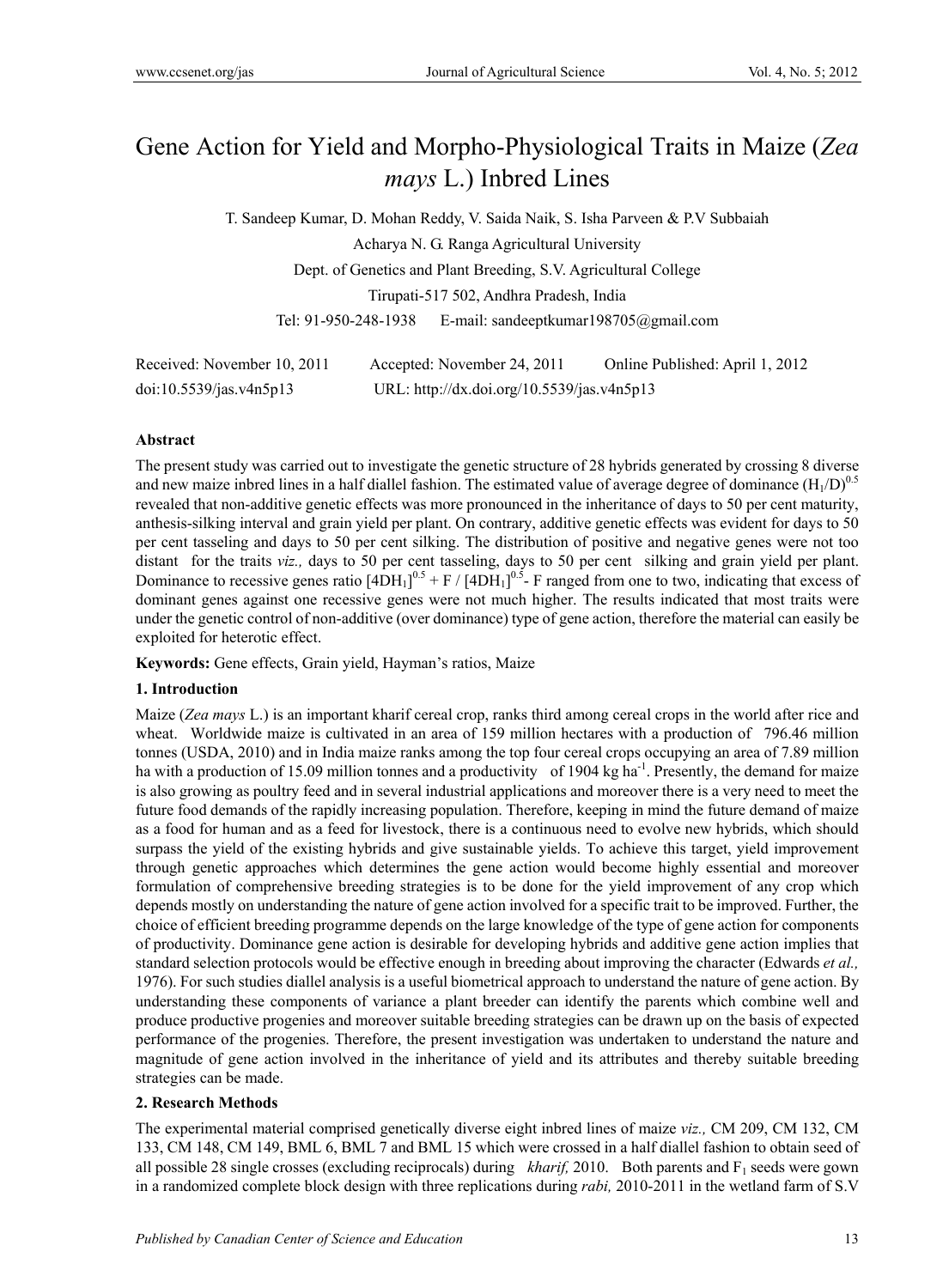Agricultural College, Tirupati, Andhra Pradesh. The parents and  $F_1s$  were planted in single rows of 4m length and the distance between rows and plants was kept at 75 cm and 20 cm, respectively. Observations were recorded on five randomly selected competitive plants from each replication for the characters *viz*., days to 50 per cent tasseling, days to 50 per cent silking, anthesis-silking interval, days to 50 per cent maturity and grain yield per plant. The data were subjected to preliminary statistical analysis of variance (Panse and Sukhatme, 1957) and then genetic component analysis was performed according to the procedure suggested by Hayman (1954) and Jinks (1954) to estimate gene action involved in controlling the expression of these traits.

#### **3. Analysis Results**

The analysis of variance revealed that there was a significant variation for all the characters studied (Table 1). The genetic parameter estimates and their ratios for yield and yield related components are furnished in Table 2. It is evident that non-additive gene effects were predominantly involved in the inheritance of all the traits under study.

The magnitude of dominance gene effects  $(H<sub>1</sub>)$  was preponderance over its respective additive gene effects  $(D)$  for all the traits except days to 50 per cent tasseling and days to 50 per cent silking. Further confirmation of the preponderance of non-additive variance was available from the average degree of dominance  $[H_1/D]$ <sup>0.5.</sup> This estimate showed that there was over dominance for most traits *viz.,* anthesis-silking interval (Zahra, 2011), days to 50 per cent maturity and (El-Hosary *et al.,* 1994) grain yield per plant (Irshad-Ul-Haq *et al*., 2010), contrarily partial dominance was evident for days to 50 per cent tasseling (Paul and Debnath, 1999) and days to 50 per cent silking (Talleei and Kochaksaraei, 1999), wherein the ratio was less than unity. In maize non-additive genetic variance is more often evident in controlling the inheritance of traits than additive components (Wright *et al.,* 1971). In this experiment also non-additive genetic component  $(H<sub>1</sub>)$  was the major part of genetic variance for most of the yield and yield related traits. Another estimate of dominance variance  $(H<sub>2</sub>)$  was found to be significant for all the traits, indicating overwhelming dominance effect of genes even after correction to gene distribution. The estimates of F (mean Fr over arrays) were positive for all the traits except for days to 50 per cent maturity, indicating that dominant genes were majorly involved in the control of these traits. The results were confirmed by the ratio  $[4DH_1]^{0.5}$  + F /  $[4DH_1]^{0.5}$  - F, which depicts the relative value of dominance and recessive genes among parents. This ratio was greater than unity for days to 50 per cent tasseling, days to 50 per cent silking, anthesis-silking interval and grain yield per plant. On contrary, the trait days to 50 per cent maturity was controlled by excess of recessive genes as the ratio was less than unity. The estimated values of  $H_2/H_1$  (genes with  $+/-$  effects) in parents were less than 0.25 implying asymmetric distribution of positive and negative alleles for all the traits. Similarly, Kumar *et al* (1999) also reported asymmetrical distribution of positive and negatives genes for grain yield per plant and for anthesis-silking interval by Zahra (2011). The estimates of  $H_2/4H_1$  and  $[4DH_1]^{0.5}$  + F  $/$  $[4DH_1]^{0.5}$  - F thus gave inconsistent results regarding symmetrical distribution of alleles with positive and negative effects and were not always showing equal spread of dominance and recessive alleles, respectively. This implies that, dominant alleles may or may not be associated with positive effect. Similarly, a recessive allele may or may not be associated with a negative effect. More will be the gain in selection if proportion of dominant genes is high. From the results it was evident that, the numerical values ranged from 0.83 for days to 50 per cent maturity to 1.917 for anthesis-silking interval, indicating that the recessive and dominant genes were not in high disproportion and most of the allele pairs might be existing in heterozygous form. The estimates value of  $h^2/H_2$  for flowering indicated that inheritance of anthesis-silking interval and days to 50 per cent maturity was governed by one to two groups of genes. Days to 50 per cent tasseling and days to 50 per cent were governed by three groups of genes. The value of  $h^2/H_2$  indicated that five dominant gene blocks were influencing the trait grain yield per plant. This finding was similar to the findings of Turgut *et al* (1995). This ratio underestimates the number of genes and gives no exact information about group of genes exhibiting a little or no dominance hence, greater dependency cannot be placed on this ratio. The component of variance due to dominance effect  $H_2$  and  $h^2$  was found significant for all the expect for anthesis-silking interval. It was evident that the analysis of test of homogeneity  $(t^2)$  was non-significant for all the traits, indicating that the diallel assumptions were fulfilled including the absence of epistasis. In such conditions, there might be a very low chance of obtaining additive genetic variance. However, expression of non-additive component could be more because most of the genes were expected to exist in heterozygous form for many loci. The results revealed non-additive gene action to be predominant in the inheritance of the most traits under study and hence, there is a little scope for improvement in these traits by selection. Further, over dominance (non-additive gene action) for most traits reveals that selection in later generations may be more effective and the selection in early generations will be more effective for the traits which are additively controlled. Heterosis could be exploited in developing inbreds and hybrids. Moreover, results indicate that rapid gain under recurrent selection cycles doesn't seem to be very high. Maximum gain could be achieved by maintaining considerable heterozygosity coupled with selection in the segregating generation to enhance recombination which might result in breaking of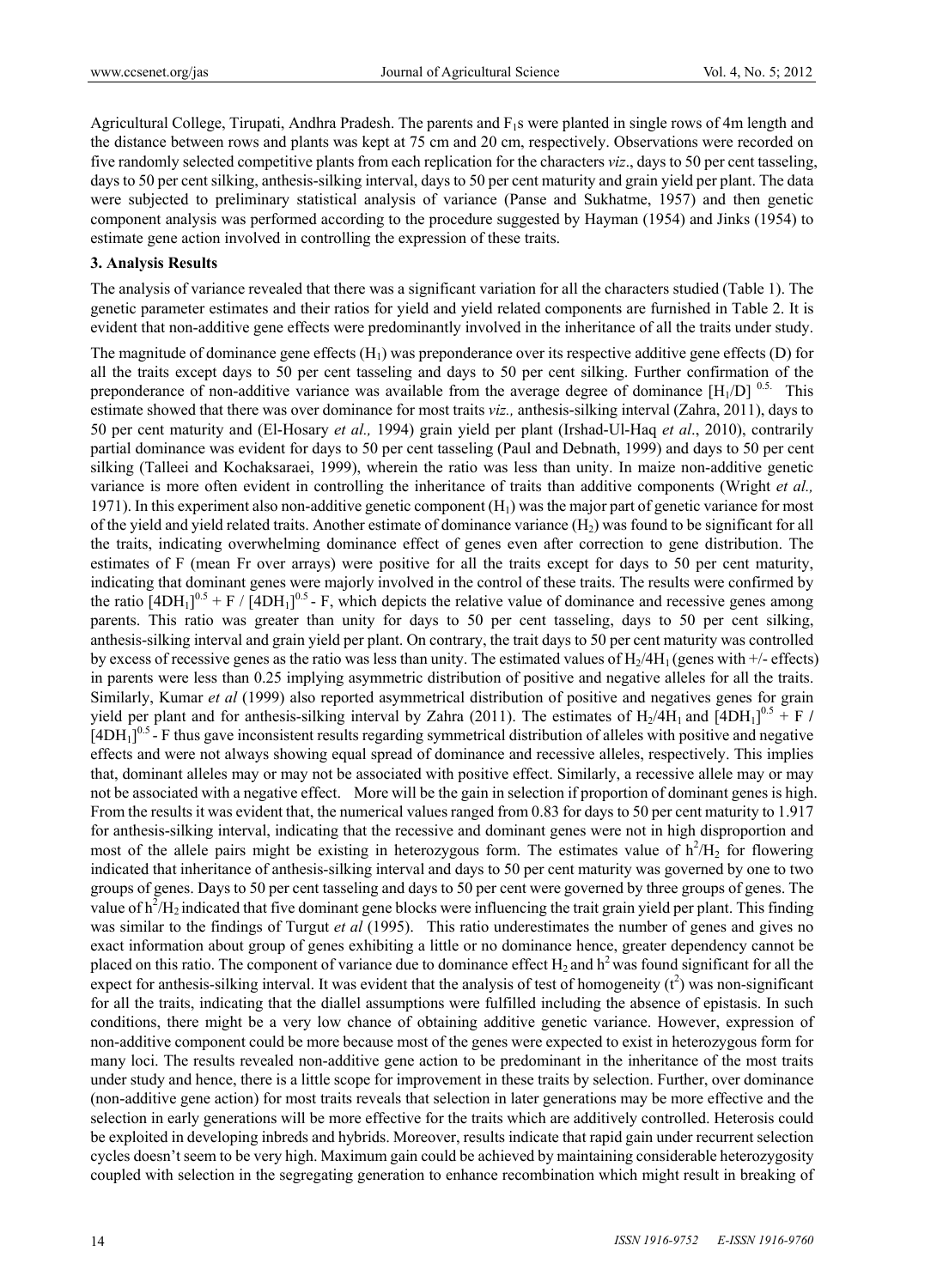undesirable linkage, ensure transgressive segregation to accumulate, reassemble and express maximum number of potentially functional genes for the improvement of the trait, leading to production of stable and widely adapted genotypes.

To conclude that in the present material, selection can be made for the parents which possessed most dominant genes with positive effects for respective traits. The parents with dominant positive genes for earliness and high yields could be advanced for heterosis breeding programme to produce hybrids with high yield and earliness. The parents with most positive dominant genes causing short anthesis-silking interval might be exploited in drought resistance maize breeding programmes aimed at high yield in water stress conditions, as anthesis-silking interval has been correlated with drought tolerance mechanism in maize (Balanos and Edmeades, 1993). By and large, the present material can be effectively exploited in the hybrid breeding programme to evolve high yielding stable genotypes in maize.

#### **References**

Balanos. J., & Edmeades, G. O. (1993). Eight cycles of selection for drought tolerance in lowland tropical maize I response in grain yield, biomass and radiation utilization. *Field crops Research, 31*, 233-252. http://dx.doi.org/10.1016/0378-4290(93)90064-T

El-Hosary, A. A., Mohamed, M. K., Sedhom, S. A., & Abo-El-Hassan G. K. A. (1994). Performance and combining ability in diallel crosses of maize. *Annals of Agricultural Sciences, 32*(1), 203-216.

Hayman, B. I. (1954). The analysis of variance of diallel tables. *Biometrics*, *10*, 235-244. http://dx.doi.org/10.2307/3001877

Irshad-Ul-Haq, M., Ullah Ajmal. S., Munir. M., & Gulfaraz. M. (2010). Gene action studies of different quantitative traits in maize. *Pakistan Journal of Botany, 42*(2), 1021-1030.

Jinks, J. L. (1954). The analysis of continuous variation in a diallel crosses of *Nicotiana rustica* varieties. *Genetics, 39*, 767–788.

Kumar, M. N. V., Kumar, S. S., & Ganesh, M. (1999). combining ability studies for oil improvement in maize. *Crop Research Hisar*, *18*, 93-96.

Panse, V. G., & Sukhatme, P. V. (1985). *Statistical Methods for Agricultural Workers.* Indian Council of Agricultural Research, New Delhi 100-174.

Paul, K. K., & Debnath, S. C. (1999). Combining ability analysis in maize (*Zea mays* L.). *Pakistan Journal of Scientific Industrial Research*, *42*(3), 141-144.

Talleei, A., & Kochaksaraei, H. N. K. (1999). Study of combining ability and cytoplasmic effects in maize diallel crosses. *Iranian Journal of Agricultural Sciences*, *30*(4), 761-769.

Turgut I., Yuce S., & Altinbos M. (1995). *Inheritance of some agronomic traits in a diallel cross of maize inbreds II.* Grain yield and its components, Anadolu. *5*(1), 74-92.

USDA. (2010). *World of corn*. 7-8.

Wright, J. A., Hallaeur, A. R., Penny, L. H., & Eberhart, S. A. (1971). Estimating genetic variance in maize by use of single and three-way crosses among unselected inbred lines. *Crop science*, *11*, 690. http://dx.doi.org/10.2135/cropsci1971.0011183X001100050026x

Zahra, K. (2011). Gene Action Studies of Different Traits in Maize (*Zea mays* L.) Under Heat stress and Normal Conditions*. Journal of American Science*, *7*(5), 442-448.